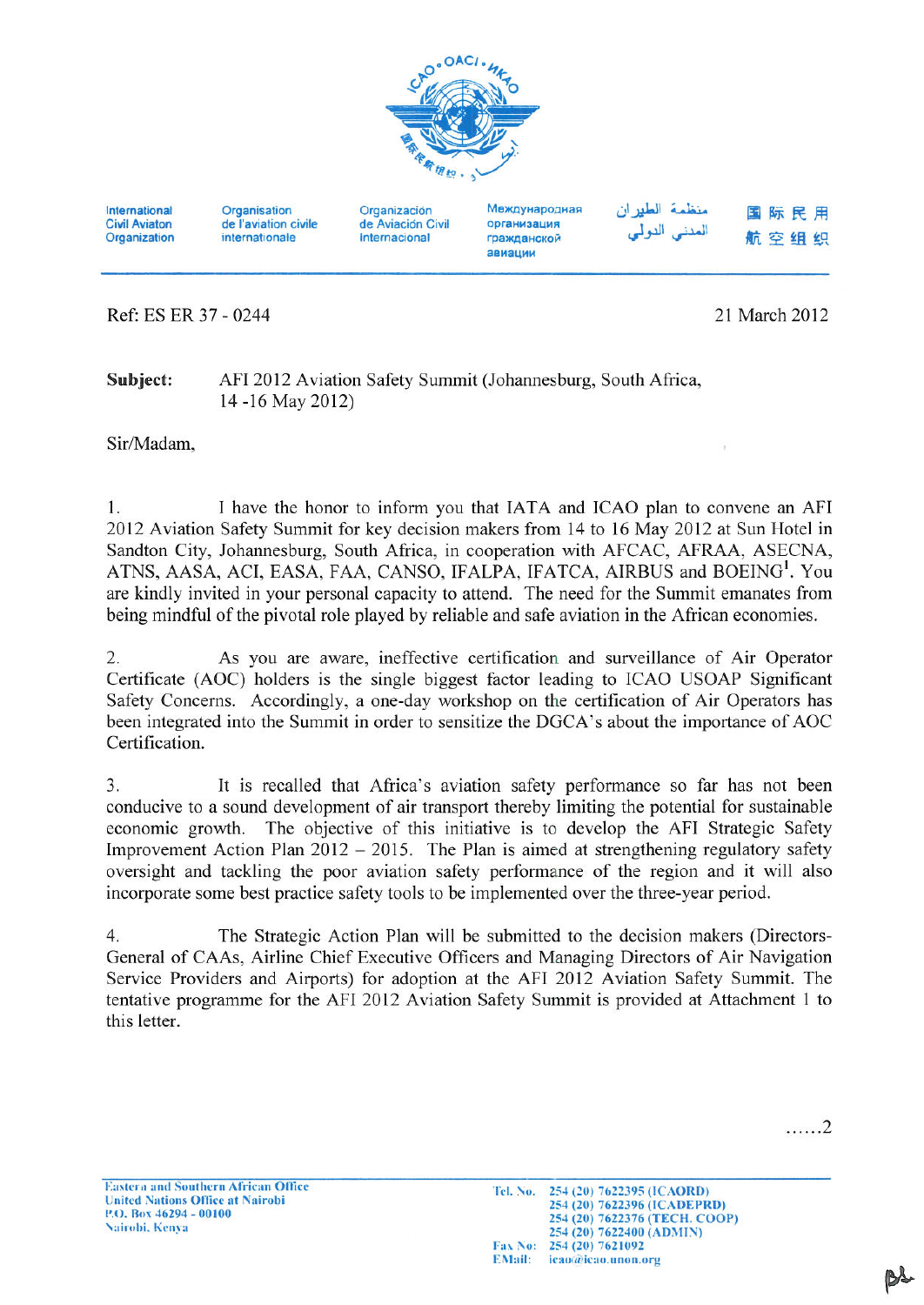I am also pleased to inform you that, in anticipation of your personal 5. participation as Director General of the Civil Aviation Authority of your State, your travel and accommodation expenses will be paid for. As soon as you confirm your personal attendance, IATA will make the necessary arrangement for your air ticket and hotel accommodation.

6. I do appreciate and thank you for your commitment to improving aviation safety in Africa and look forward to working with you at AFI 2012 Aviation Safety Summit.

Accept, Sir/Madam, the assurances of my highest consideration.

Meshesha Belayheh **ICAO** Regional Director **Eastern and Southern African Office** 

Attachment 1: Tentative programme for the AFI 2012 Aviation Safety Summit <sup>1</sup> Attachment 2: List of Acronyms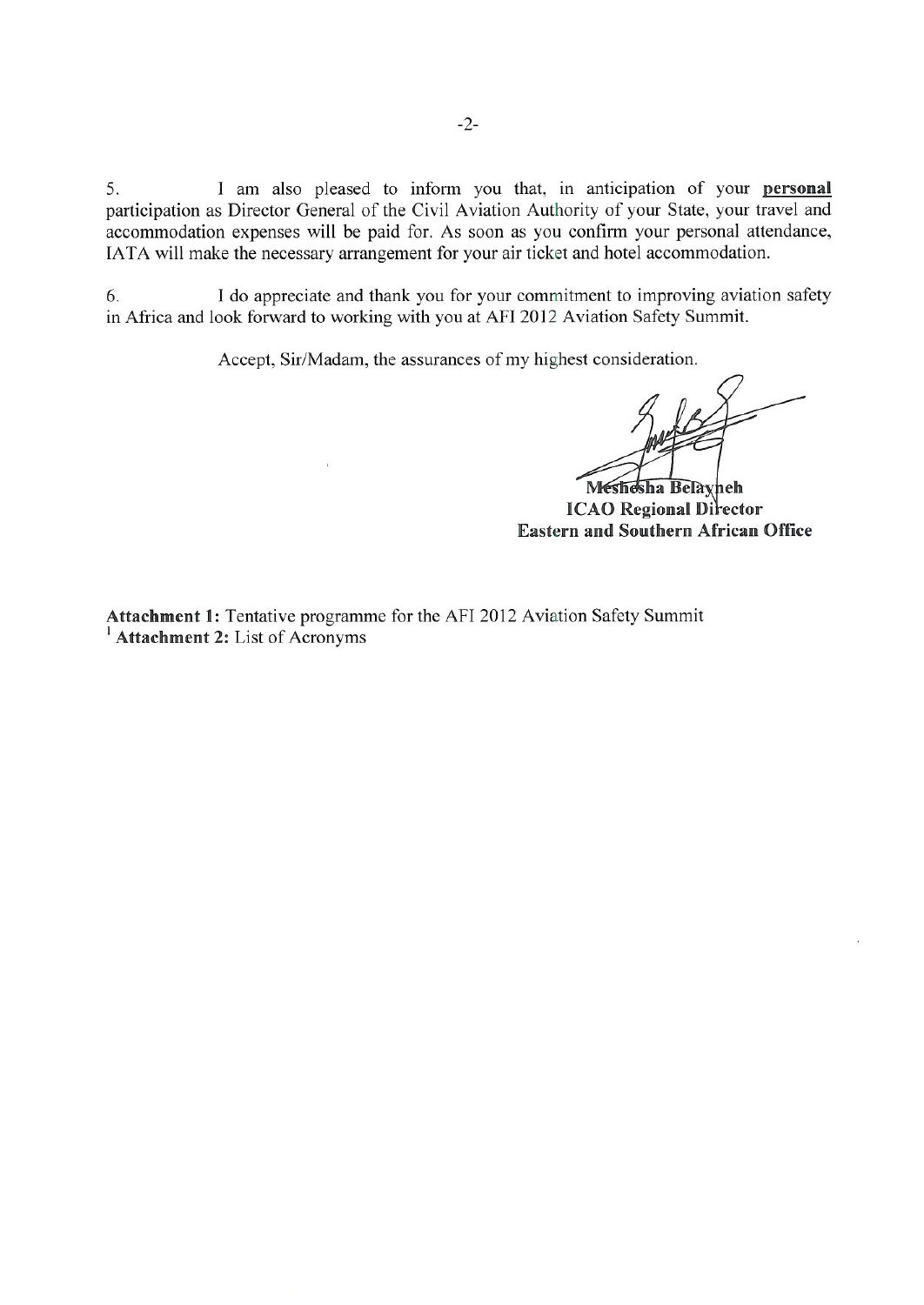



# **Africa 2012 Aviation Safety Summit**

#### **May 14 - 16, 2012 at Sandton Sun Hotel, Johannesburg, Republic of South Africa**

#### **Improving Safety and Enhancing Sustainable International Trade Development**

*Aviation is the catalyst for sustainable development of African economies and their integration into the global market.* 

*Let's partner to implement strategies which enhance safety, Aviation's first priority and Africa's biggest challenge.*

## **WHY THE SAFETY SUMMIT**

The analysis of 56 accidents of the last 5 years involving African carriers indicate that the main contributing factors include weak regulatory oversight, improper certification of air operators, pilot qualifications and training, limited SMS implementation in Operations and non-adherence to Standard Operation Procedures (SOPs). As a result, accidents fall in two main categories, Runway Excursions and Loss of Control. Controlled Flight Into Terrain (CFIT) is the third category. Hence the Africa 2012 Aviation Safety Summit to adopt the required achievable strategies to strengthen safety oversight and enhance the regional safety performance by the end of 2015.

AFI Strategic Safety Improvement Action Plan – 2012 to 2015

The strategic safety improvement action plan is being developed for the Summit:

It includes five tasks which address the Region's safety challenges that are aimed at achieving significant improvement by end of 2015.

- 1. Adoption and implementation of a transparent regulatory oversight process that will address States' causal factors and shortcomings that led to restrictions on international operations for some AFI based carriers.
- 2. Implementation of runway safety measures;
- 3. Training on preventing Loss of Control;
- 4. Implementation of Flight Data Analysis (FDA) by all AFI operators;
- 5. Implementation of Safety Management Systems (SMS) by all AFI airlines, Air Navigation Service Providers and Airports in accordance with IOSA / ICAO requirements.

# **WHO WILL ATTEND THE SUMMIT**

A partnership for the implementation of a regional strategic safety improvement action plan is expected to be the outcome of the Summit. The Summit attendance will be strictly by invitation. The invitations will be extended to Decision Makers, the Directors General of Civil Aviation<br>Authorities of African States, Air **Authorities** Navigation Services Providers, Airport Authorities, the Chief Executive Officers of African Airlines and selected officials of key Aviation stakeholders.

It is anticipated that about 150 participants will attend the Summit.

#### THE ORGANIZER

In recognition of the pivotal role of Aviation in African economies and the status of aviation safety in Africa, IATA and ICAO in partnership with AFRAA, ASECNA, ATNS, AASA, AFCAC, ACI, EASA, FAA, CANSO, IFALPA, IFATCA, Boeing and Airbus convened the Summit.

#### OFFICIAL CARRIERS

Ethiopian Airlines, Kenya Airways, South African Airways are the official carriers supporting the event by providing special fares to the Summit participants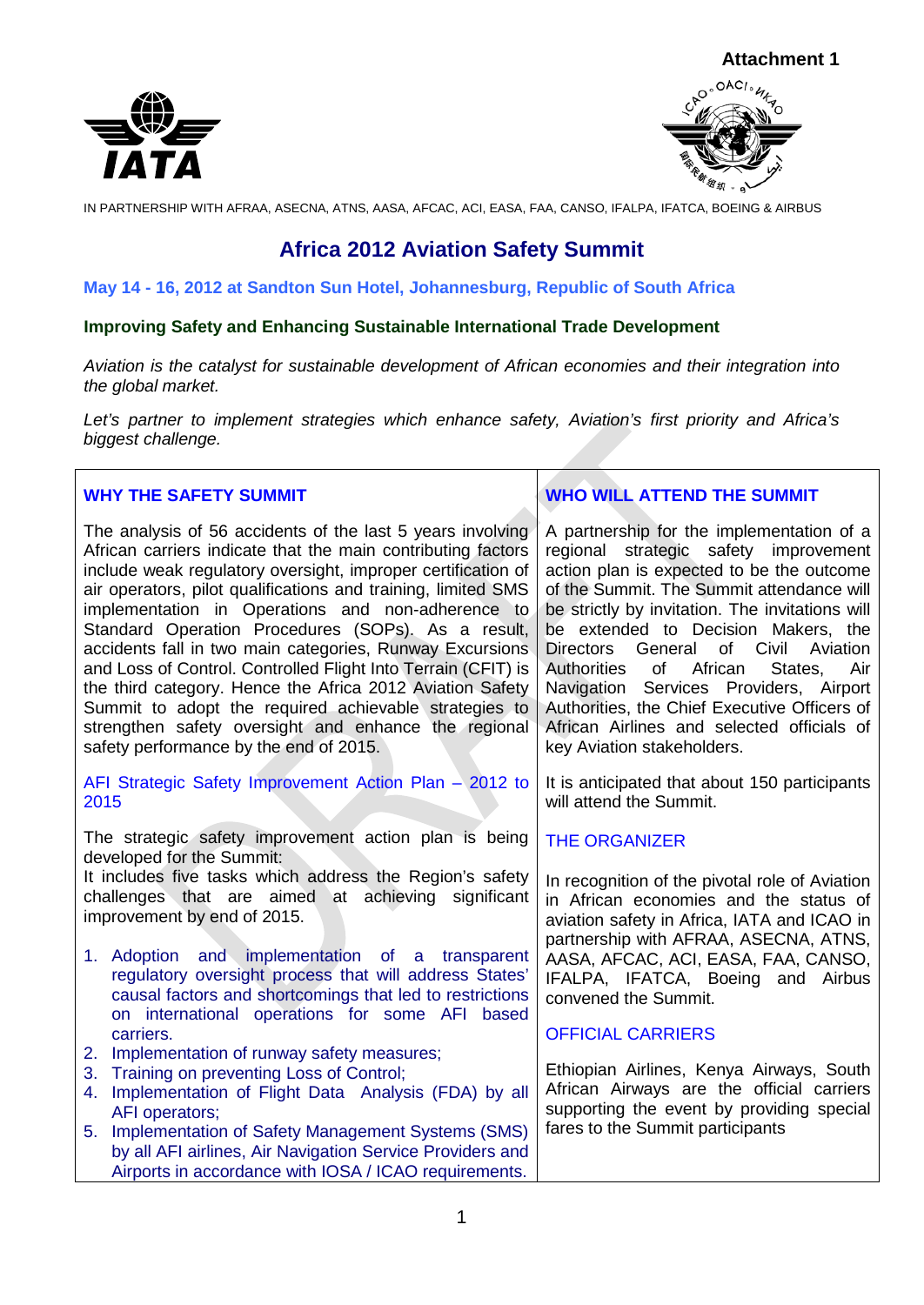



# **AFI SAFETY SUMMIT AGENDA**

# **Improving Safety and Enhancing Sustainable International Trade Development**

Together, addressing AFI Safety challenges to adopt strategies towards:

- o The decrease of Africa's accident rates to the world average by 2015 and;
- o The implementation of aviation best practices leading to the removal of international restrictions on African States and operators.

#### **DAY ONE: 14 MAY 2012**

## **WORKSHOP FOR DGCAs ON CERTIFICATION OF AIR OPERATORS**

| $08:30 - 09:00$ | <b>Registration</b>                   |
|-----------------|---------------------------------------|
| $09.00 - 10.30$ | Workshop presentation                 |
| $10.30 - 11.00$ | <b>Coffee Break</b>                   |
| $11.00 - 13.00$ | Workshop presentation and discussions |
| 13.00           | End of Workshop                       |

# **DAY TWO: 15 MAY 2012**

#### **SAFETY SUMMIT OPENING**

| $09:00 - 09:20$ | Aviation, the key sector for sustainable economic development of Africa<br>and the integration of African economies into the global market.<br>Hon. S'bu Ndebele-South African Minister of Transport & Tony Taylor - ATA<br>DG &CEO                                                                                                                                                                                                                                                                                                                                                                                                                                  |
|-----------------|----------------------------------------------------------------------------------------------------------------------------------------------------------------------------------------------------------------------------------------------------------------------------------------------------------------------------------------------------------------------------------------------------------------------------------------------------------------------------------------------------------------------------------------------------------------------------------------------------------------------------------------------------------------------|
| $09:20 - 10:20$ | Panel discussion on the relevance of Aviation:<br>Dr Ibrahim-AU Commission Chairperson, Ms. Iyabo O. Sosina AFCAC<br>Secretary General, Dr. Elijah Chingosho-AFRAA Secretary General,<br>Guenther Matschnigg - IATA SVP SO&I, Nancy Graham- ICAO Director Air<br><b>Navigation Bureau and Marlin Dailey - Boeing:</b><br>Moderator: Hon Omari Nundu (Tanzanian Minister of Transport)<br>To address:<br>Why Aviation Safety is critical for Air Transport development in Africa?<br>$\bullet$<br>How does Air safety affect African carriers?<br>$\bullet$<br>Where do we stand worldwide and why we must improve safety in Air<br>$\bullet$<br>Transport in Africa? |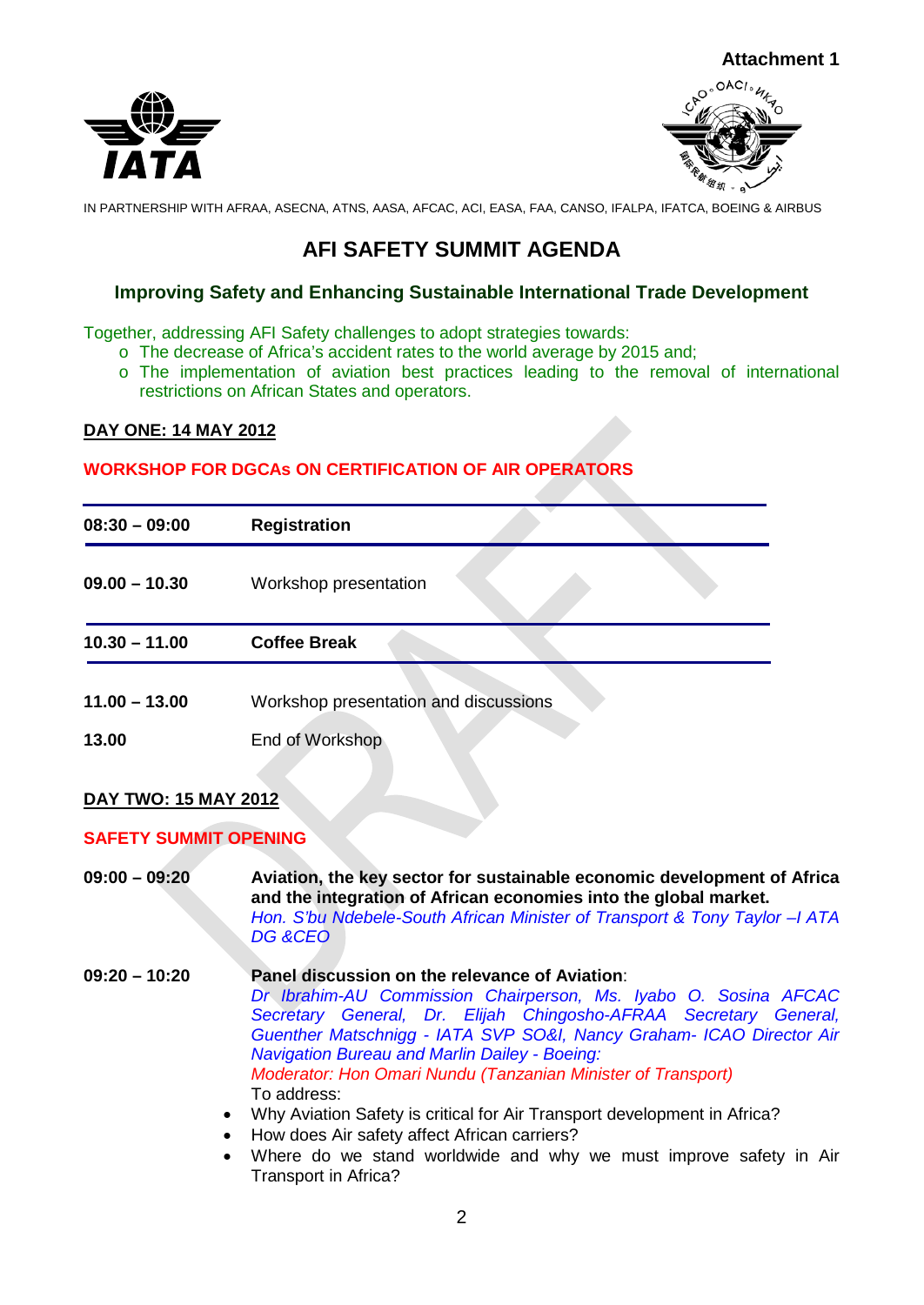

| $1020 - 1050$   | <b>Coffee Break</b>                                           |  |
|-----------------|---------------------------------------------------------------|--|
|                 | SAFETY CHALLENGES THAT HAVE CONTRIBUTED TO AFI CURRENT STATUS |  |
| $10:50 - 11:30$ | Outcomes of the Analysis of AFI Accidents from 2006 to 2011   |  |

- **10:50 – 11:30 Outcomes of the Analysis of AFI Accidents from 2006 to 2011** *By Chris Glaeser-Director Global safety IATA*
- **11:30 – 12:10 Monitoring States with Significant Safety Concerns (SSCs) and the development of Plans of Action for resolving SSCs and other safety deficiencies** *By ICAO*
- **12:10 – 12:50** Q & A Session *Moderator: Dr. O. B ALIU Member of ICAO Council*

**12:50 – 14:30 Lunch Break**

## *ADDRESSING THE CHALLENGES*

**14:30 – 15:15 Panel discussion on safety oversight processes and restricted operations** • How to remove foreign restrictions on African operators which implement industry best practices? • Which transparent oversight processes to put in place to that effect? By ICAO, the FAA, EASA and AFCAC *Moderator: Hon Omari Nundu (Tanzanian Minister of Transport)* **15:15 – 15:30 Coffee Break**

# *ADDRESSING THE CHALLENGES*

- **15:30 – 16:15 Panel discussion on safety oversight processes and restricted operations (Continue)**
	- How to remove foreign restrictions on African operators which implement industry best practices?
	- Which transparent oversight processes to put in place to that effect? By ICAO, the FAA, EASA and AFCAC *Moderator: Hon Omari Nundu (Tanzanian Minister of Transport)*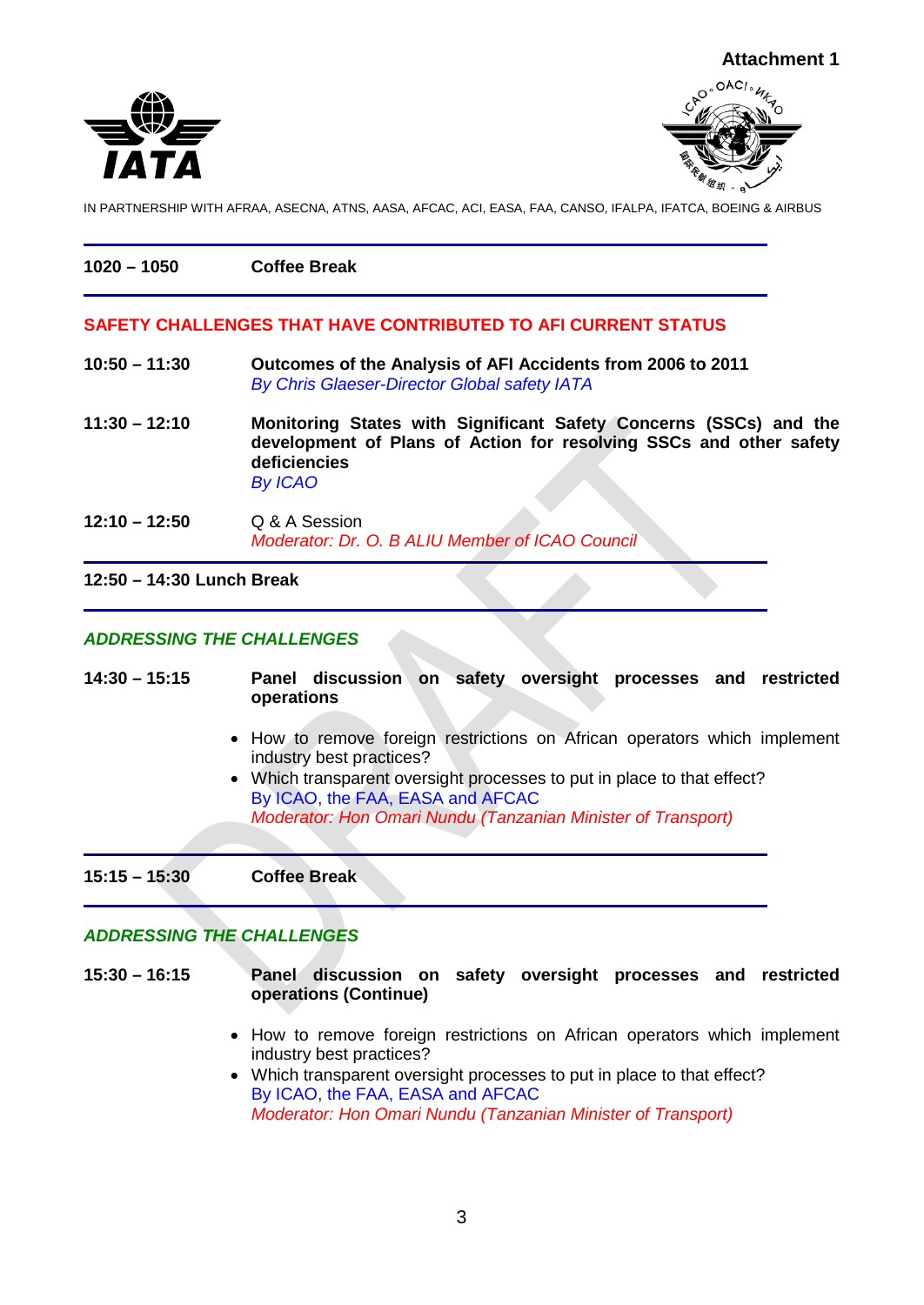



- **16:15 – 16:45 Sharing the Nigerian Experience; how the regulatory oversight has been strengthened to set a conducive foundation for a safe operational environment** *By Dr. Demuren - NCAA*
- **16:45 –17:00** Q & A Session

## **DAY THREE: 16 MAY 2012 – MORNING**

#### *ADDRESSING THE CHALLENGES*

| $08:30 - 09:15$<br>$\bullet$ | Panel discussion on addressing runway safety in Africa<br>C. Zweigenthal - Airlines (AASA), A. Tounsi - Airports (ACI), ANSP (Ms<br>Obame Edou - ASECNA, Heind Reid - ATNS) ICAO, Safety Expert-Airbus,<br>Capt Carbaugh – Boeing, Capt. Johanna Du Plessis and Capt Joao De Abreu<br>Moderator: Mike O'Brien - IATA<br>How runway excursion became the most challenging accident category<br>worldwide and in Africa?<br>How to plan, train and effectively implement measures of runway safety toolkit<br>to ensure that all relevant personnel are trained (in the operations of airlines,<br>airports, air navigation service providers and civil aviation authorities)? |
|------------------------------|------------------------------------------------------------------------------------------------------------------------------------------------------------------------------------------------------------------------------------------------------------------------------------------------------------------------------------------------------------------------------------------------------------------------------------------------------------------------------------------------------------------------------------------------------------------------------------------------------------------------------------------------------------------------------|
| $09:15 - 10:00$<br>$\bullet$ | Panel discussion on how to address Loss of control<br>By Boeing (Chamsou Andjorin & Capt. XX), (CaptIFALPA), (Dr. Sunjoo<br>Advani) ICATEC)<br><b>Moderator: Capt Johnny Woods</b><br>What is the importance of Loss of Control category in aviation accidents?<br>Where does it stand worldwide? How does it affect air safety in Africa?<br>What are the tools to address Loss of Control?                                                                                                                                                                                                                                                                                 |
| $10:00 - 10:30$              | Q & A Session                                                                                                                                                                                                                                                                                                                                                                                                                                                                                                                                                                                                                                                                |
| $10:30 - 11:00$              | <b>Coffee Break</b>                                                                                                                                                                                                                                                                                                                                                                                                                                                                                                                                                                                                                                                          |
| $11:00 - 12:45$              | Panel discussion on how effective data analysis and effective SMS<br>implementation support data driven safety culture development in<br>operational environment:<br>Airlines (Capt Joao De Abreu-TM, Capt Mwangi-KQ, Capt Desta-ET, Capt<br>Okolo-VK, Capt Woods-SA & Mr Sharra-PW), ANSPs (Capt Njama-KCAA, Mr.<br>Gobena Guangul -ECAA, Safety Director-ASECNA and Johnny Smit-ATNS),<br>Mr. Voudry-ICAO and B.Kavai-IATA<br>Moderator: Mr. Titus Naikuni - GMD & CEO Kenya Airways                                                                                                                                                                                       |

# • **How effective Flight Data Analysis (FDA) has been effective in:**

- o Detecting weaknesses and changing SOPs?
- o Identifying unstable approach conditions and changing SOPs?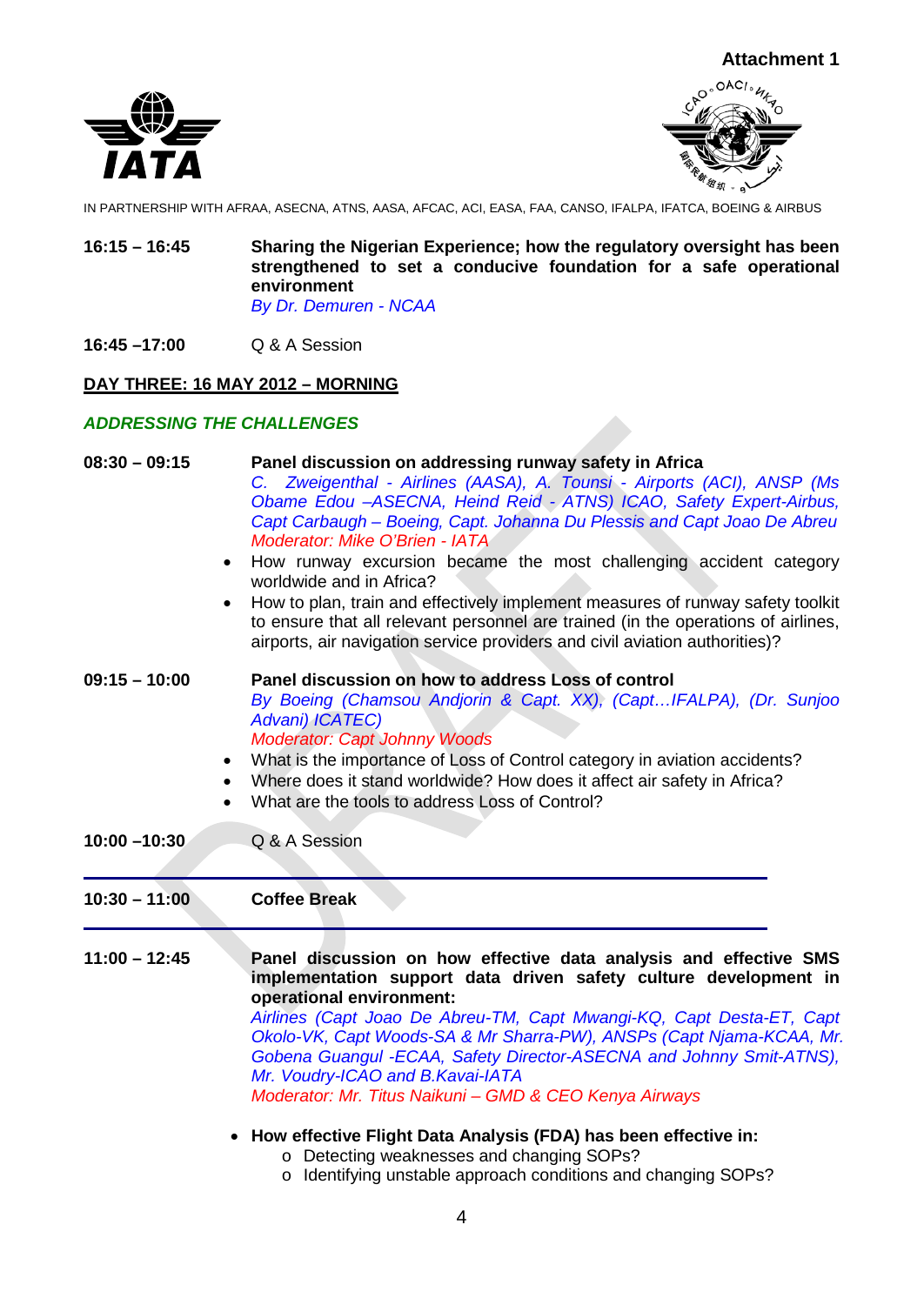



- o Engaging ANSPs at airports where high number of unstable approaches occur?
- o Ensuring the implementation of PBN procedures to support CDA in TMA and prevent runway excursions?
- o Meeting ICAO Flight Data Monitoring standards?
- **How to bridge the gaps in order to set the basis of SMS implementation in operations and meet ICAO standards? In-house workshop series to:**
	- o Identify SMS gaps and discuss how to close them
	- o How to Move from Company mission statement to a safety policy that meets ICAO Doc 9859
	- o Enlighten line managers and increase their effective participation in safety management
	- o How increasing of generation of safety reports stimulate participation in data exchange to enhance further safety culture development?

#### **12:45 – 15:0 Lunch Break**

#### *CONCLUSIONS AND RECOMMENDATIONS*

- **15:00 – 16:00 Adoption of AFI Strategic Safety Improvement Action Plan (5 achievable tasks to be implemented from 2012 to 2015):** *Moderator: Hon Omari Nundu – Tanzanian Minister of Transport*
	- 1. Adoption and implementation of a transparent regulatory oversight process that will address States' causal factors and shortcomings that led to restrictions on international operations for some AFI based carriers.
	- 2. All AFI airlines, Air Navigation Service Providers and Airports to effectively implement runway safety measures that are included in ICAO/IATA Toolkit by 2012
	- 3. All AFI operators to implement effective training in Loss of Control by end 2012
	- 4. All AFI operators to effectively implement FDA in accordance with ICAO standards by 31 December 2014 and;
	- 5. All AFI operators, Air Navigation Service Providers and Airports to effectively implement SMS in accordance with IOSA / ICAO requirements by 31 December 2014.